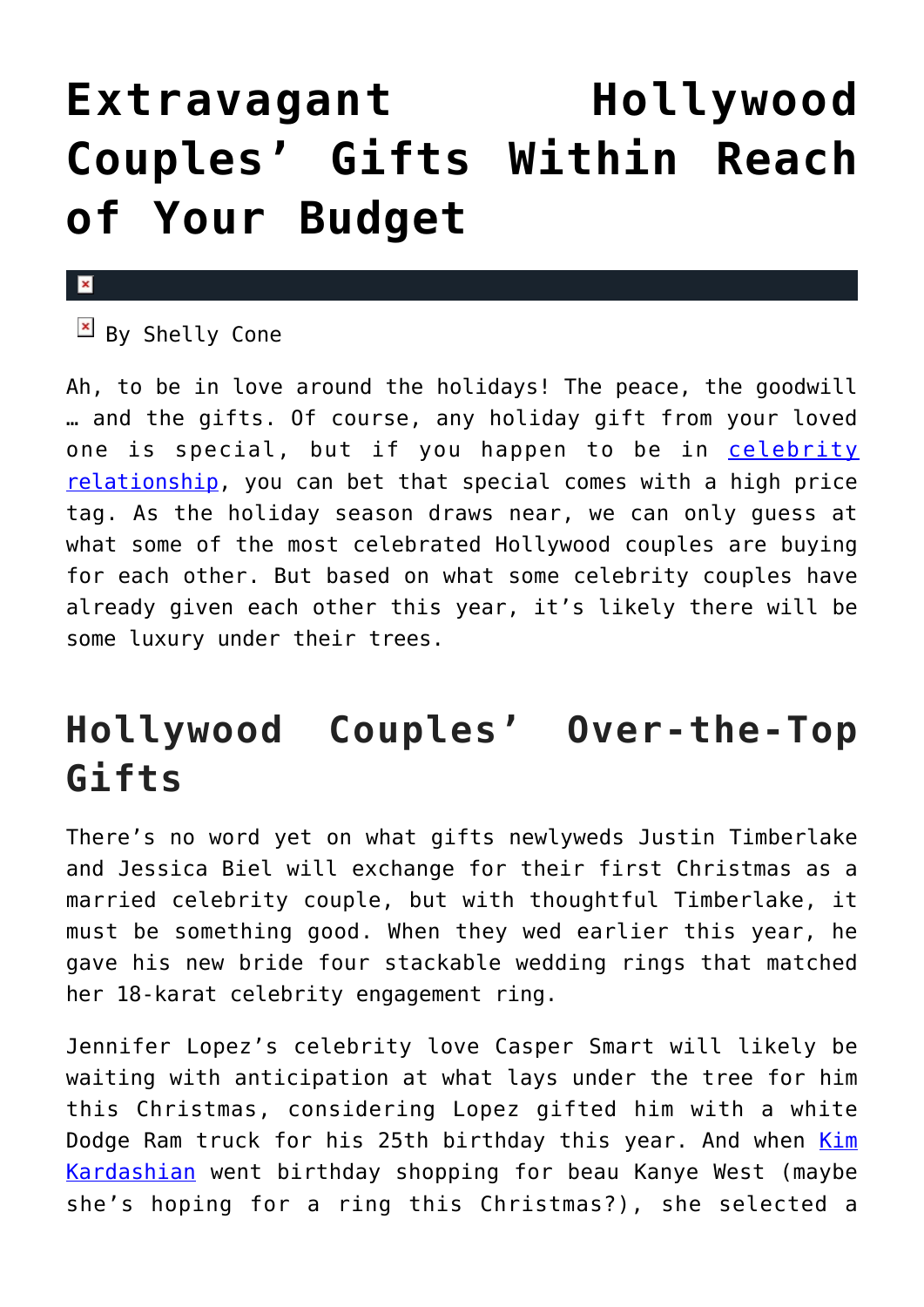\$750,000 Lamborghini as a gift. Wonder how she'll top that!

Then, of course, there's the queen of gift-giving [Angelina](http://cupidspulse.com/86085/angelina-jolie/) [Jolie,](http://cupidspulse.com/86085/angelina-jolie/) who reportedly has bestowed on her husband a \$1.6 million helicopter with flying lessons and a \$12,000 olive tree, among other things. Last Christmas, she gave Brad Pitt his own waterfall in California so that he can build his dream home.

**Related Link:** [Angelina Jolie Buys Brad Pitt a Waterfall](http://cupidspulse.com/angelina-jolie-buys-brad-pitt-waterfall-for-birthday-christmas/)

## **Shop Like You're In a Celebrity Relationship**

So if you're not a member of the elite or in a Hollywood couple, how do you express your million dollar love without spending that much? Maybe you can't buy your loved one a waterfall or a helicopter, but you can buy a gift that can help satisfy a passion for travel. Gifts for travelers can be extravagant or fit into any budget. If you are in California, a simple hike to the Nojoqui Falls in the Santa Ynez Valley or water rafting on the Kern River can easily fit into any budget and may be a fun substitute for giving your love a waterfall this Christmas. Just remember to gear up with some gifts for hikers before your trip!

For an even more budget-friendly gift, print out photos of him in his various travels and frame them in variety of sizes in a montage to his international experiences. Make sure the photos capture him looking his most worldly and he'll be ecstatic about showing off your gift.

**Related Link:** [What Your Gifts Say About Your Relationship](http://cupidspulse.com/holiday-presents-what-your-gifts-say-about-your-relationship/)

Maybe your honey isn't so much into travel, and instead, the waterfall is the thing that calms the senses of your practicing yogi sweetie. Help your gentle one find their peace without having to book a trip away from home. Some yoga DVDs